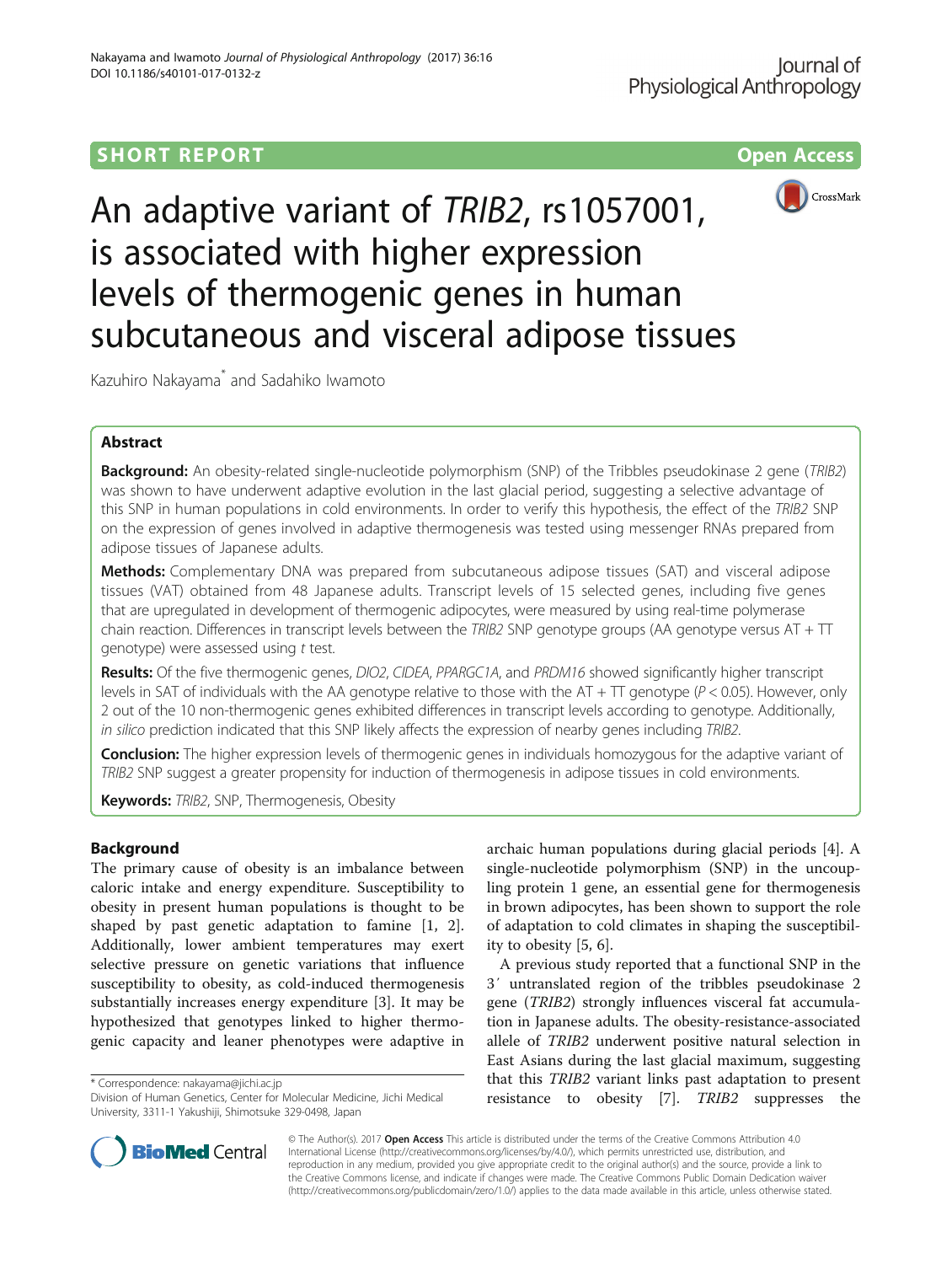differentiation of adipocytes by promoting the degradation of the CCAAT/enhancer binding protein beta (CEBPB), a transcription factor that acts during early stages of brown adipocyte development [\[8](#page-4-0), [9](#page-4-0)]. Human brown adipocytes are thought to be present only during early life in humans; however, recent studies have indicated the existence of active brown adipocytes in adult humans [[10](#page-4-0)]. Moreover, it has been shown that energy-storing white adipocytes (or/ and their progenitor cells) may be transformed into thermogenic beige/brite adipocytes via a series of stimuli; these thermogenic adipocytes resemble brown adipocytes but possess distinctive developmental lineages [\[11](#page-4-0)]. The adaptive TRIB2 allele, which is associated with the reduction of visceral fat, may contribute to resistance to cold environments by increasing the activity of these thermogenic adipocytes. In the present study, we examined the effects of the previously reported TRIB2 SNP on the expression of genes involved in thermogenesis in the adipose tissues of Japanese adults.

## **Methods**

Subcutaneous adipose tissue (SAT) and visceral adipose tissue (VAT) samples were obtained from 48 Japanese adults. These participants were enrolled from among

Table 1 Tested genes

patients admitted to the Jichi Medical University Hospital for gastrointestinal surgery or gynecological surgery. All participants provided written informed consent. SAT was collected from the abdominal skin incision and VAT from the extirpated organ, omentum, or mesenterium during surgical procedures. Complementary DNA (cDNA) and genomic DNA were prepared from adipose tissue specimens. Details of participants and samples were described in the previous paper [\[12](#page-4-0)]. The TRIB2 SNP (dbSNP: rs1057001) was genotyped using TaqMan Genotyping Assays and ABI PRISM 7900HT [\[7](#page-4-0)]. Transcription levels of selected genes were measured using TaqMan Gene Expression Assays or RT-PCR with SYBR Green on an ABI PRISM 7900HT. The list of target genes is shown in Table 1. Transcript levels of the target genes were normalized to that of the actin beta gene (measured by the TaqMan method) using the delta Ct method. Statistical tests were performed using SPSS version 23. Epigenetic modification patterns near rs1057001 and tightly linked variants ( $r^2 > 0.8$  in the 1000 Genome Project East Asians) were retrieved using Haploreg4.1 [\[13](#page-4-0)]. The design of the present study was approved by the ethical committee of Jichi Medical University.

| Symbol        | Gene name                                  | Function                                 | Assay type and nucleotide sequences<br>of primers <sup>a</sup> |  |  |  |
|---------------|--------------------------------------------|------------------------------------------|----------------------------------------------------------------|--|--|--|
| <b>CIDEA</b>  | Cell death-inducing DFFA-like effector A   | Development of brown/beige adipocytes    | 5'-CAGCTCGCCCTTTCCGGGTC<br>5'-CGAGGGCATCCAGAGTCTTGCT           |  |  |  |
| DIO2          | Iodothyronine deiodinase 2                 | Thermogenesis                            | 5'-AGAGGGACTGCGCTGCGTCT<br>5'-TGCACCACACTGGAATTGGGGG           |  |  |  |
| PDRM16        | PR/SET domain 16                           | Development of brown/beige adipocytes    | 5'-GAACCAGGCATATGCAATGATGCTG<br>5'-CCAGCCCGTCAGAGGTGGTTG       |  |  |  |
| PPARGC1A      | PPARG coactivator 1 alpha                  | Development of brown/beige adipocytes    | 5'-AGACACCGCACGCACCGAAAT<br>5'-AGCTGTCATACCTGGGCCGACG          |  |  |  |
| UCP1          | Uncoupling protein 1                       | Thermogenesis                            | 5'-CGGCCTCTACGACACGGTCCA<br>5'-ACGACCTCTGTGGGTTGCCCAA          |  |  |  |
| <b>ACC</b>    | Acetyl-CoA carboxylase                     | Fatty acid synthesis                     | TagMan                                                         |  |  |  |
| DGAT1         | Diacylglycerol O-acyltransferase 1         | Triglyceride synthesis                   | 5'-GCCCCCAACAAGGACGGAGAC<br>5'-CCACACACCAGTTCAGGATGCCA         |  |  |  |
| <b>FASN</b>   | Fatty acid synthase                        | Fatty acid synthesis                     | TaqMan                                                         |  |  |  |
| SCD1          | Stearoyl-CoA desaturase 1                  | Fatty acid synthesis                     | TaqMan                                                         |  |  |  |
| SREBP1        | Sterol regulatory element-binding protein1 | Master regulator of fatty acid synthesis | TagMan                                                         |  |  |  |
| <b>ADIPOQ</b> | Adiponectin                                | Adipocytokine                            | TagMan                                                         |  |  |  |
| FABP4         | Fatty acid-binding protein 4               | Incorporation of fatty acids             | 5'-TGGGGGTGTCCTGGTACATGTGC<br>5'-ACGCCTTTCATGACGCATTCCACC      |  |  |  |
| ADRB3         | Adrenoceptor beta 3                        | Lipolysis                                | TagMan                                                         |  |  |  |
| GLUT4         | Facilitated glucose transporter, member 4  | Incorporation of glucose                 | 5'-TTGGCCCTGGCCCCATTCCT<br>5'-GCCCCATAGCCTCCGCAACA             |  |  |  |
| LEP           | Leptin                                     | Adipocytokine                            | 5'-TAGGAATCGCAGCGCCAGCGG<br>5'-ATCCGCACAGGGTTCCCCAATG          |  |  |  |

<sup>a</sup>Primer sequences are shown for genes quantified by RT-PCR with SYBR Green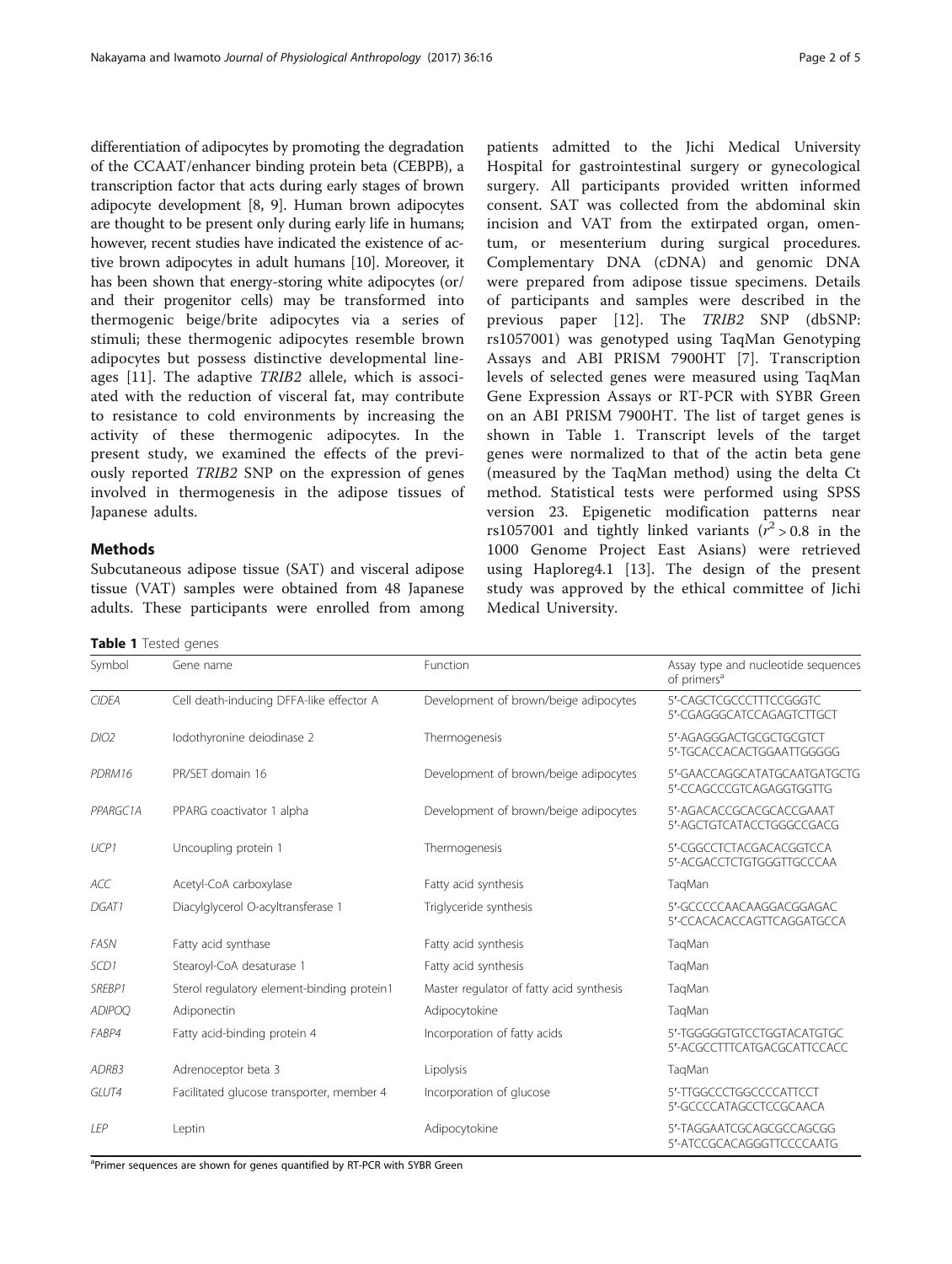### Results and discussion

The genotypes of  $rs1057001$  in participants were  $AA = 26$ ,  $AT = 20$ , and  $TT = 2$ . The proportion of the three genotypes was in Hardy-Weinberg equilibrium status  $(P =$ 0.421, chi square test, degrees of freedom = 1). Individuals with TT genotype were infrequent and thus combined with individuals with AT genotype for further statistical analyses. Genotype groups did not show differences in terms of the proportion of males and females ( $P = 0.066$ , Fisher's exact test), age ( $P = 0.253$ , t test), and body mass index ( $P = 0.960$ , t test).

The transcript levels of tested genes are shown in Table 2. We tested CIDEA, DIO2, PPARGC1A, PRDM16, and UCP1, which were previously linked to brown adipose tissue activity as well as induction of beige/brite adipocytes in mice and humans [\[14](#page-4-0)–[18\]](#page-4-0). The UCP1 transcript was undetectable in the majority of the adipose tissue samples. Transcripts of the other four genes were present at higher levels in individuals with the AA genotype than in those with the  $AT + TT$  genotype ( $P <$ 0.05, t test). The level of PPARGC1A expression in SAT was significant, at 5% after the Bonferroni correction (numbers of successfully measured gene = 14). The genotypic differences in the transcript levels of thermogenic genes were more notable in SAT, in which induction of beige/brite adipocytes was observed in mice and humans [[11\]](#page-4-0). Furthermore, CIDEA and PRDM16 showed higher expression levels in SAT than in VAT (P < 0.05, after the Bonferroni correction was applied), supporting the greater prepotency of SAT for thermogenesis. We additionally tested the effect of TRIB2 genotypes on the expression of genes for de novo lipogenesis in white adipocytes (ACC, DGAT1, FASN, SCD1, SREBP1) and genes commonly expressed in white and brown adipocytes (ADIPOQ, ADRB3, FABP4, GLUT4, and LEP). Of the 10 genes, only ADIPOQ and GLUT4 in SAT showed significant differences in expression between the genotype groups ( $P < 0.05$ , t test).

The previous study showed that the A allele of rs1057001 is linked to lower transcription levels of TRIB2 in adipose tissues [[7\]](#page-4-0). We additionally investigated epigenetic modifications of rs1057001 and short nucleotide sequence variants with tight linkage disequilibrium status with rs1057001 (Fig. [1](#page-3-0)). Several of these variants were found in genome sequences with signatures of gene regulatory elements, including histone enhancer marks, DNase hypersensitive sites, and alteration of protein-binding motifs. These variants are considered to coordinately alter expression levels of TRIB2 in various tissues. The transcription level of a microRNAencoding gene (MIR3125) as well as of TRIB2 showed significant correlations with genotypes of rs1057001 or the tightly linked variants. Although the physiological function of MIR3125 is still unknown, this gene is thought to contribute to the genotype-related effects of the TRIB2 variant of the thermogenic genes.

Higher expression levels of genes involved in the differentiation and function of brown and beige/brite adipocytes may indicate a greater propensity for thermogenesis in individuals with the AA genotype in response to cold stimuli. This observation may support the hypothesis that the A allele contributed to cold

**Table 2** Transcription levels of the tested genes in the TRIB2 genotype groups

| Gene symbol       | adipose tissues | Mean (SD) transcription level in subcutaneous | Ratio | P     | adipose tissues | Mean (SD) transcription level in visceral | Ratio | $\mathcal{P}$ |
|-------------------|-----------------|-----------------------------------------------|-------|-------|-----------------|-------------------------------------------|-------|---------------|
|                   | AA              | $AT + TT$                                     |       |       | AA              | $AT + TT$                                 |       |               |
| <b>CIDEA</b>      | 0.4474(0.1986)  | 0.2999 (0.2094)                               | 1.45  | 0.016 | 0.2962(0.2511)  | 0.1897(0.1572)                            | 1.55  | 0.095         |
| DIO <sub>2</sub>  | 0.0012(0.0017)  | 0.0005(0.0003)                                | 2.51  | 0.036 | 0.0012(0.0009)  | 0.0006(0.0007)                            | 2.00  | 0.015         |
| PPARGC1A          | 0.0023(0.0015)  | 0.0012(0.0005)                                | 1.80  | 0.002 | 0.0017(0.0009)  | 0.0012(0.0009)                            | 1.51  | 0.034         |
| PRDM16            | 0.0074(0.0058)  | 0.0041(0.0033)                                | 1.73  | 0.021 | 0.0028(0.0022)  | 0.0018(0.0014)                            | 1.58  | 0.084         |
| ACC               | 0.0054(0.0038)  | 0.0082(0.0061)                                | 0.65  | 0.065 | 0.0045(0.003)   | 0.006(0.0034)                             | 0.75  | 0.112         |
| DGAT1             | 0.0405(0.024)   | 0.044(0.0227)                                 | 0.96  | 0.61  | 0.0935 (0.0371) | 0.1052(0.0652)                            | 0.88  | 0.440         |
| <b>FASN</b>       | 0.2635(0.1727)  | 0.4259 (0.3704)                               | 0.60  | 0.069 | 0.2006(0.1452)  | 0.2739 (0.2178)                           | 0.72  | 0.172         |
| SCD <sub>1</sub>  | 0.8676(0.8784)  | 1.3172 (1.7992)                               | 0.64  | 0.266 | 0.7727(0.7134)  | 0.8298 (1.0251)                           | 0.72  | 0.822         |
| SREBP1            | 0.0238(0.0126)  | 0.0366(0.0268)                                | 0.64  | 0.050 | 0.0255(0.0345)  | 0.0213(0.0138)                            | 1.19  | 0.577         |
| <b>ADIPOQ</b>     | 0.5757(0.2606)  | 0.8252(0.4946)                                | 0.69  | 0.041 | 0.4176 (0.3337) | 0.4953(0.2959)                            | 0.85  | 0.402         |
| ADRB <sub>3</sub> | 0.002(0.0021)   | 0.0017(0.0023)                                | 1.13  | 0.667 | 0.0017(0.0018)  | 0.0021(0.0027)                            | 0.80  | 0.590         |
| FABP4             | 1.683 (0.84)    | 1.2587 (0.6681)                               | 1.31  | 0.068 | 0.7458 (0.4979) | 0.718(0.4251)                             | 1.09  | 0.839         |
| GLUT4             | 0.0463(0.0462)  | 0.0241(0.0192)                                | 1.86  | 0.035 | 0.0246(0.016)   | 0.0175(0.0141)                            | 1.45  | 0.114         |
| LEP               | 0.0803(0.0847)  | 0.0653(0.0539)                                | 1.24  | 0.477 | 0.0189(0.0151)  | 0.0222(0.0321)                            | 1.02  | 0.643         |

AA and AT + TT indicate TRIB2 genotypes. "Ratio" indicates mean expression levels of AA where the mean expression levels of AT + TT were set to be 1. Data for UCP1 are not shown as UCP1 transcripts were not detectable in the adipose tissue samples. SD indicates standard deviation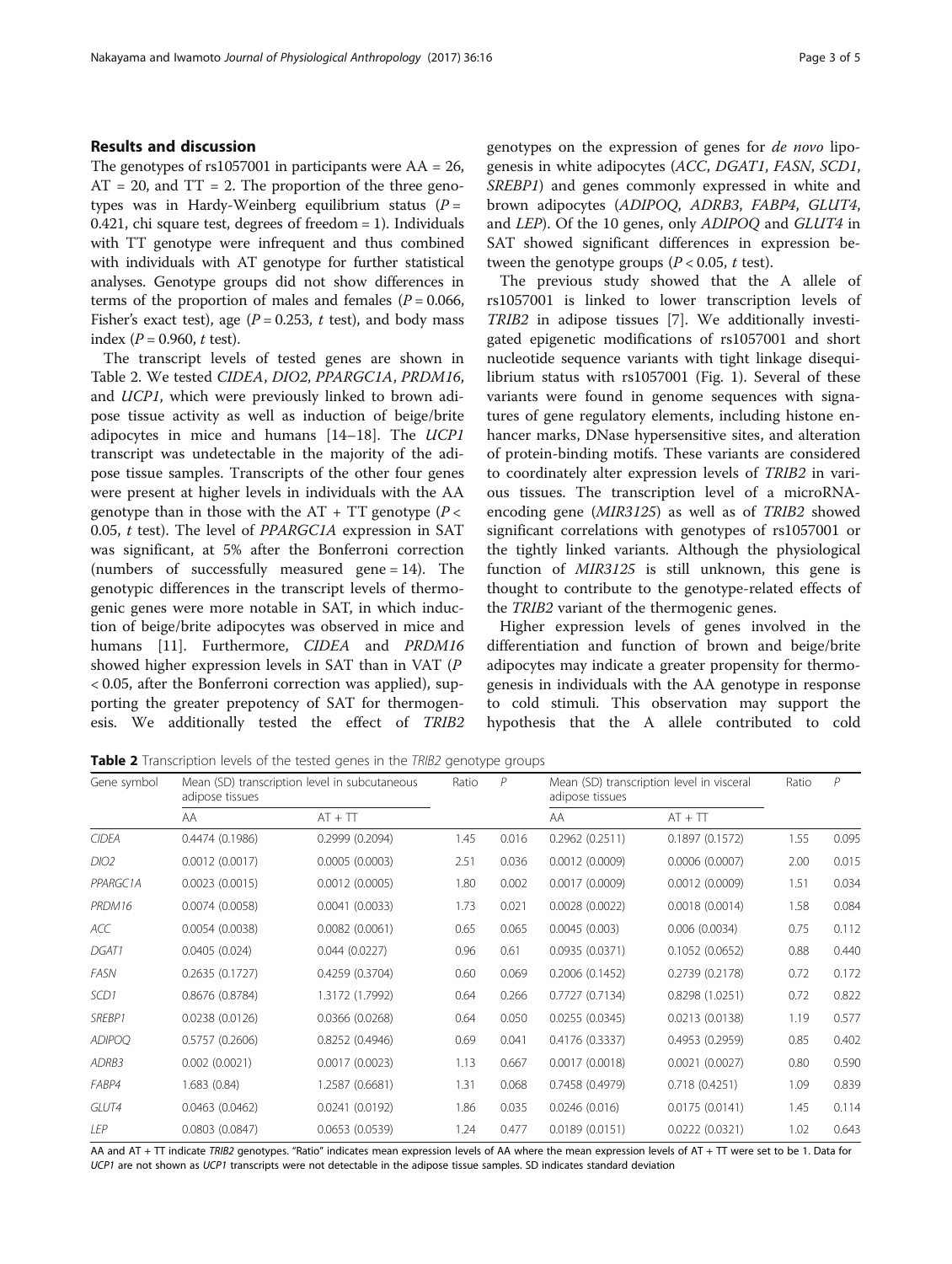<span id="page-3-0"></span>

| <b>Base pair</b><br>position in<br>Chr. 2 | LD $(r^2)$<br>with<br>rs1057001 | Variant ID   | Gene              | Con | Ehn | <b>DHS</b> | Mot | eQTL<br>TRIB <sub>2</sub> | eQTL<br>MIR3125 |
|-------------------------------------------|---------------------------------|--------------|-------------------|-----|-----|------------|-----|---------------------------|-----------------|
| 12736934                                  | 1.00                            | rs35330522   | TRIB2, intronic   |     |     |            |     |                           |                 |
| 12737181                                  | 0.93                            | rs13016883   | TRIB2, intronic   |     |     |            |     |                           |                 |
| 12737375                                  | 0.87                            | rs5829384    | MIR3125, intronic |     |     |            |     |                           |                 |
| 12738890                                  | 0.97                            | rs35143408   | TRIB2, intronic   |     |     |            |     |                           |                 |
| 12739061                                  | 1.00                            | rs35056165   | TRIB2, intronic   |     |     |            |     |                           |                 |
| 12741652                                  | N.D.                            | lrs1057001   | TRIB2, 3'UTR      |     |     |            |     |                           |                 |
| 12742697                                  | 1.00                            | lrs113137265 | TRIB2, 3'UTR      |     |     |            |     |                           |                 |
| 12743940                                  | 0.98                            | rs6717278    | TRIB2, downstream |     |     |            |     |                           |                 |
| 12747576                                  | 0.98                            | rs1974923    | TRIB2, downstream |     |     |            |     |                           |                 |
| 12750734                                  | 0.98                            | rs2113818    | TRIB2, downstream |     |     |            |     |                           |                 |
| 12752803                                  | 0.83                            | rs2059428    | TRIB2, downstream |     |     |            |     |                           |                 |

Fig. 1 Functional annotation of the short nucleotide sequence variants in strong linkage disequilibrium (LD) with rs1057001. Red color indicates SNPs located in an evolutionarily conserved site (Con), in enhancer histone marks in adipocytes (Ehn), in DNase hypersensitive site (DHS), and in protein-binding motif sequences (Mot). Nucleotide sequence variants associated with expression levels of nearby genes (TRIB2 and/or MIR3125) in previous studies are also indicated in red. The functional annotation of the nucleotide sequence variants was performed using Haploreg4.1

adaptation in ancestors of East Asians in the last glacial period [\[7](#page-4-0)]. The suppression of Trib2 has been shown to reduce the degradation of CEBPB, a key transcription factor involved in brown adipocyte differentiation in murine models [\[8](#page-4-0), [9\]](#page-4-0). This suggests that the AA genotype, which is linked with suppressed expression of TRIB2, is associated with more potent differentiation of thermogenic adipocytes. Transcription levels of UCP1, an important component of the thermogenic machinery of brown and beige/brite adipocytes, were very low in the present adipose tissue samples. UCP1 expression is known to occur at very low levels in non-stimulated white adipose tissues in mice and humans [[18](#page-4-0), [19\]](#page-4-0). The present adipose tissue samples, which were obtained from patients who were not subject to cold simulation, did not exhibit high levels of UCP1 expression.

The present study has several potential limitations, which should be addressed in future work; (1) the observed gene expression pattern may be confounded by non-adipocyte cell populations, mainly stromal vascular cells, in the adipose tissues. (2) It is unclear whether the abdominal SAT mirrors the white adipose tissues in the supraclavicular region, which represents the main site of expression of thermogenic genes in human beige/brite adipocytes [[19\]](#page-4-0). (3) The molecular mechanisms underlying the modulation of thermogenic gene expression by TRIB2 remain unknown.

In conclusion, the present study provides evidence for the role of TRIB2 in energy expenditure in adipose tissues. These findings are believed to explain the previously proposed positive natural selection for the TRIB2 cold-adaptive variant during the last glacial period.

#### Abbreviations

ACC: Acetyl-CoA carboxylase; ADIPOQ: Adiponectin; ADRB3: Adrenoceptor beta 3; cDNA: Complementary DNA; CEBPB CCAAT: Enhancer binding proteinbeta; CIDEA: Cell death-inducing DFFA-like effector A; DGAT1: Diacylglycerol O-acyltransferase 1; DIO2: Iodothyronine deiodinase 2; DNA: Deoxyribonucleic acid; FABP4: Fatty acid-binding protein 4; FASN: Fatty acid synthase; GLUT4: Facilitated glucose transporter, member 4; LD: Linkage disequilibrium; LEP: Leptin; PCR: Polymerase chain reaction; PDRM16: PR/SET domain 16; PPARGC1A: PPARG coactivator 1 alpha; RNA: Ribonucleic acid; RT-PCR: Real-time PCR; SAT: Subcutaneous adipose tissues; SCD1: Stearoyl-CoA desaturase 1; SNP: Single-nucleotide polymorphism; SREBP1: Sterol regulatory element binding protein1; TRIB2: Tribbles pseudokinase 2; UCP1: Uncoupling protein 1; VAT: Visceral adipose tissues

#### Acknowledgments

We are grateful to the participants of the present study.

#### Funding

This work was partly supported by the MEXT KAKENHI Grant Numbers 26291096 and 26251050.

#### Availability of data and materials

The datasets during and/or analyzed during the current study are available from the corresponding author on reasonable request.

#### Authors' contributions

KN conceived this study. SI provided the DNA and cDNA samples. KN performed the experiments. KN wrote the manuscript. Both authors read and approved the final manuscript.

#### Competing interests

The authors declare that they have no competing interests.

### Consent for publication

Not applicable

#### Ethics approval and consent to participate

The design of this study was approved by the Ethical Committee of the Jichi Medical University. All participants provided written informed consent.